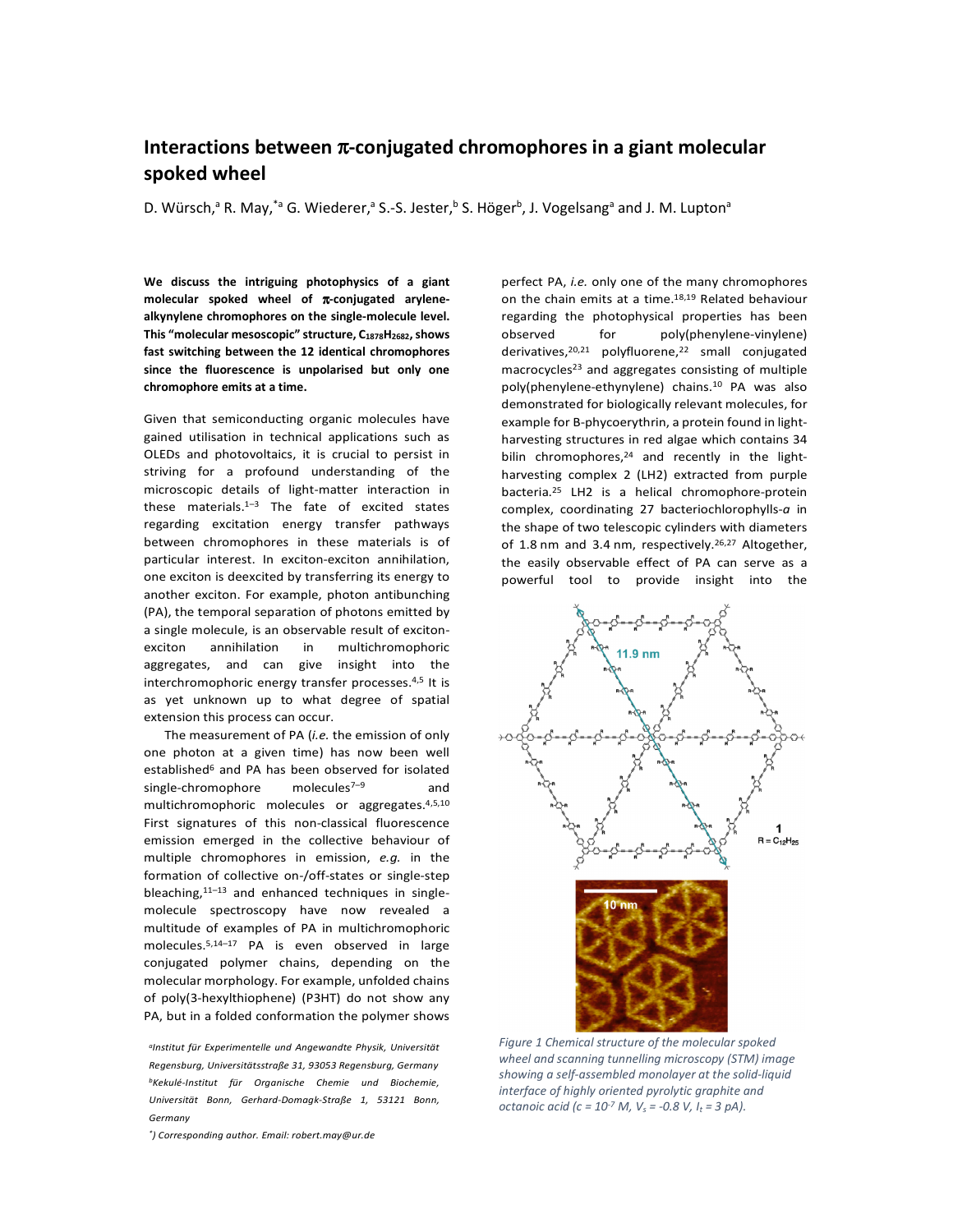intramolecular energy transfer properties of large πconjugated molecules or aggregates thereof.

Mimicking the defined spatial arrangement of the chromophores in biological light-harvesting structures and thus avoiding the conformational uncertainty of polymers, spoked-wheel-shaped chromophore arrangements (molecular spoked wheels, MSWs) have been synthesised exhibiting well-defined lateral dimensions and chromophore coordinates.28,29 Here, we investigate the photophysics of **1**, the largest 12-chromophorespoked wheel (12 nm in diameter) synthesised to date, having the weight of a polymer or small protein (C1878H2682, *Mw*=25 kDa, figure 1). In these MSWs chromophores themselves are integral parts of the structure, thus making additional functionalisation with fluorescence probes unnecessary.

The MSW is designed to have 6 chromophores as spokes and 6 chromophores as the rim, all of identical chemical structure and length and connected to each other by phenylene moieties. The *m*-phenylene connections at the corners of the rim as well as the nonplanar arrangement of the *o/p*-phenylene units at both corners and hub effectively interrupt the conjugation of the linear spoke/rim units, thus



*Figure 2 Representative photoluminescence transient of an individual MSW, showing multistep bleaching, and the corresponding linear dichroism in emission (LD) trace. For the emission LD, the fluorescence light is split by a polarising beam splitter and the LD is calculated as LD* =  $\frac{I_V - I_H}{I_V + I_H}$ . The *LD* trace depicts the temporal *evolution of the emission polarisation, changes in the LD correlate with bleaching events in the photoluminescence transient. Inset: Ensemble emission spectrum in solution (toluene, excitation at 400 nm, black line) and two representative single-molecule spectra (in PMMA matrix, thin blue lines). Single molecule spectra were excited at 405 nm and the fluorescence passed through a 409 nm long-pass filter, slightly cutting off the left onset of the spectra.*

leading to 12 independent absorbers.<sup>28</sup> The MSW was synthesised and characterised as described previously.30 The shape and dimensions of the compound are best visualised by scanning-tunnelling microscopy (STM) imaging of self-assembled monolayers on a highly oriented pyrolytic graphite (HOPG) substrate, and a representative STM image is shown in figure 1.

 To investigate the spectroscopic properties of the molecule, we performed single-molecule fluorescence spectroscopy. The sample preparation as well as the measurements followed the methods described in detail previously.23 In brief, **1** was dispersed in a 1% w/w PMMA/toluene solution and spin-coated onto glass coverslips, typically yielding densities of 40 to 60 sample molecules per  $20 \times 20 \mu m^2$  scan area. Fluorescence transients of single-molecule emission were recorded in an inverted confocal microscope setup. The microscope was equipped with an oil-immersion objective (numerical aperture NA = 1.35), pulsed excitation at 405 nm with a 10 MHz repetition rate was used, and the laser polarisation was switched by 90° every  $400 \,\mu s$ . The excitation power was set to approximately 150 Wcm-2. As previously observed for similar systems, the presence of oxygen in ambient air was found to be crucial for the measurements to quench non-emissive triplet excited states, thereby raising the rate of photons emitted by each molecule. Triplets will render the individual chromophores nonemissive, but can also quench the fluorescence from other chromophores in the MSW through the process of singlet-triplet annihilation.<sup>31</sup>

 The inset in figure 2 shows an ensemble fluorescence spectrum of the MSWs in toluene solution (black curve). The electronic transition peaks at 425 nm and is followed by a pronounced vibronic peak at 450 nm. This emission is close to the UV spectral region, making single-molecule spectroscopy on these compounds challenging. The photoluminescence lifetime of the MSW is found to be ~0.6 ns, which is identical to that of an isolated oligomer unit and implies that the arrangement in the MSW does not induce any substantial modification of the excited state.

 An example of a representative photoluminescence (PL) intensity transient of one molecule is depicted in figure 2 together with the corresponding trace of the linear dichroism (*LD*) in emission, for which the PL was split by a polarising beam splitter. Intensities (*I*) for vertically (V) and horizontally (H) polarised fluorescence are recorded, so that in total four detection channels exist, and *LD* is calculated according to  $LD=(I_V-I_H)/(I_V+I_H)$ . Consecutive bleaching of the multiple chromophores is visible in the stepwise decrease in photon count rate. The presence of multiple chromophores with different orientations in the MSW is also clearly demonstrated through the polarisation anisotropy in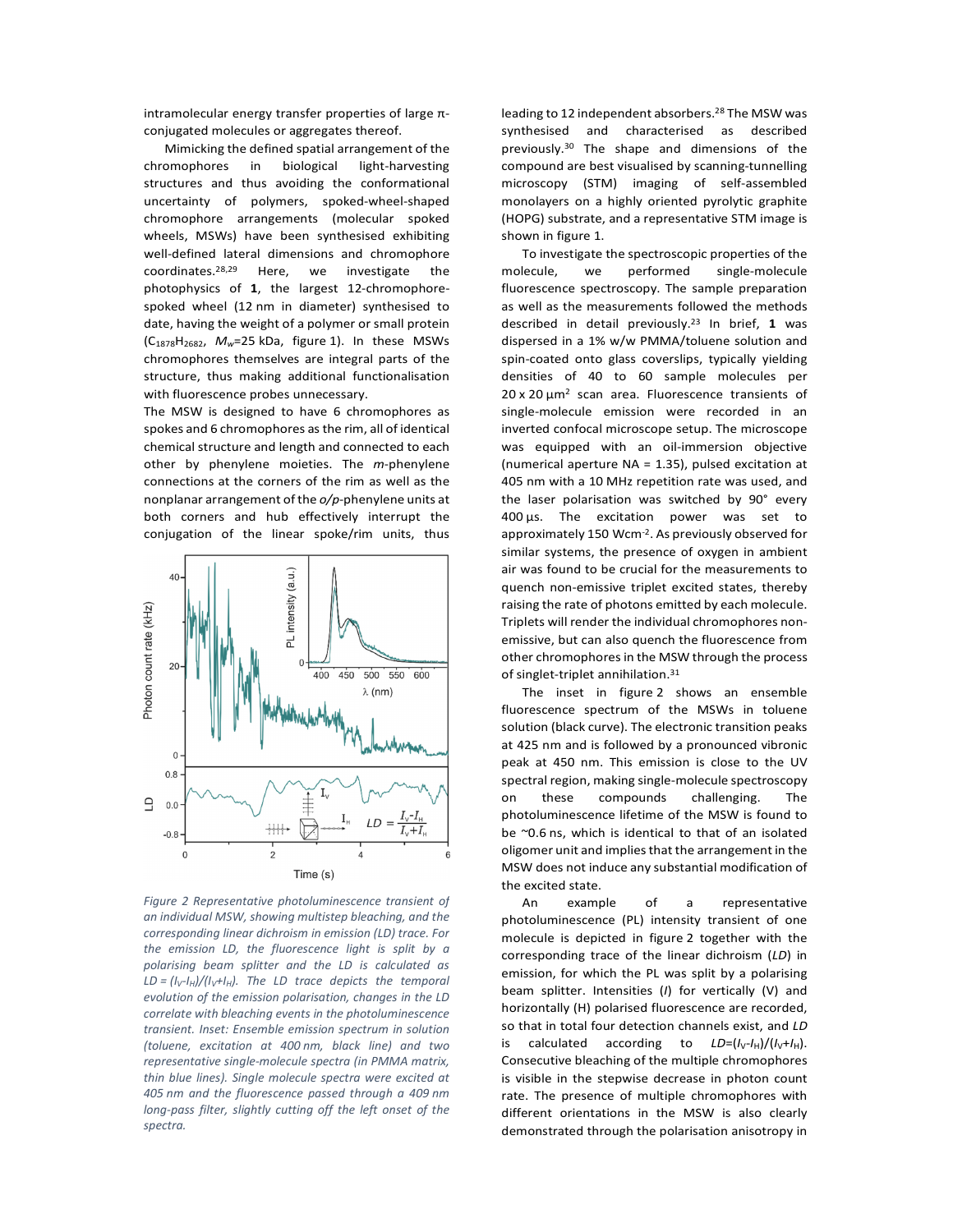emission,32 which was measured in terms of *LD* of multiple molecules as indicated by the scheme in figure 3. *LD* can be assessed for excitation and emission, respectively. For both *LD* measurements, which are performed simultaneously, the laser polarisation is switched periodically by 90° and the fluorescence is passed through a polarising beam splitter. The inset in figure 3 displays a fluorescence microscope scan image with the single molecules shown in false colours depending on the respective dominant channel of molecular polarisation (the four possible combinations are: H excitation, H detection: blue; H excitation, V detection: green; V excitation, H detection: yellow; V excitation, H detection: red). Mixtures of polarisation channels appear as superposition colours. *LD* values were extracted from such confocal scan images with a software. The *LD* value of each molecule was extracted only during the first approx. 250 ms of excitation so that bleaching effects can be neglected. The *LD* ranges from -1 to +1. Since the orientation of an absorbing and emitting dipole is arbitrary with respect to the laser polarisation and the polarising beam splitter, one has to consider the complete distribution of *LD* values obtained from multiple single molecules. Linearly polarised emitters and absorbers tend to yield large *LD* values of ±1, whereas unpolarised transitions will result in a grouping of *LD* values around 0.

 We identified the *LD* values for 1683 single MSW molecules, and the results are summarised in figure 3. The *LD* = 0 interval for excitation of the MSWs (defined as the *LD* range from -0.1 to +0.1) shows a distinct population, as one would expect from a molecule containing 12 chromophores arranged in different orientations within a plane. The emission *LD* values also peak in the *LD* = 0 interval, but the distribution is somewhat broader. Broadening of the histogram in emission with respect to excitation can result from stochastic photoinduced exciton localisation<sup>23,33</sup> or bleaching of individual chromophores. In this case, not all chromophores contribute equally to light emission, resulting in a preferential polarisation of emission.

To probe the question whether only one or multiple chromophores radiate at a given instant, we applied time-correlated single-photon counting (TCSPC) in combination with a Hanbury Brown-Twiss setup to the MSW. The sample was excited with a pulsed laser and the fluorescence was passed through a 50:50 beam splitter onto two photodiodes. The photon arrival times on both photodiodes were recorded and the two detection channels were cross correlated to provide the photon coincidence probability as a function of delay time ∆*τ* between the two detectors. Figure 4 shows the ∆*τ* histogram for 281 single molecules, where only the photons from the first intensity level in the PL transient were taken into account, i.e. when the molecule is brightest. The normalised coincidence counts are given for the



*Figure 3 Histogram of the linear dichroism (LD) distribution for 1683 MSWs for excitation (black bars) and emission (blue bars). Note that the histogram binning is identical for both distributions, but the bars are narrowed for clarity. Left inset: schematic representation of the LD measurement; right inset: fluorescence microscope image of a confocal scan of 20 x 20 µm<sup>2</sup> (molecules depicted in false colours according to their polarisation in excitation and emission, see text).*

respective delay time Δ*τ* in intervals with ±0.05 µs width and in 0.1 µs steps (arising from the 10 MHz repetition rate of the pulsed laser). The histogram can be described in terms of the ratio of coincidence photon counts (at ∆*τ* = 0 µs) to "lateral" photon counts at  $Δτ ≠ 0$  μs,  $N_c/N_1 = 0.27$ . This pronounced dip at the ∆*τ* = 0 µs interval proves distinct PA in the emission of the multichromophoric MSW. The expected *N*c/*N*l value for any signal-to-background ratio in the measurement can be calculated as a function of the number of independent emitters.<sup>34</sup>



*Figure 4 Histogram of photon coincidences on the two detectors at either side of a beam splitter in the fluorescence path of the microscope as obtained by time correlated single-photon counting of 281 molecules. The dip at the* ∆*τ = 0.0* µ*s interval, which drops to 27 % of the lateral average, arises due to photon antibunching in the fluorescence of the single MSWs. The dotted lines mark the expected values for one (lower) and two (upper) independent fluorophores. Note that the histogram binning is 0.05 ms but the bars are narrowed for clarity.*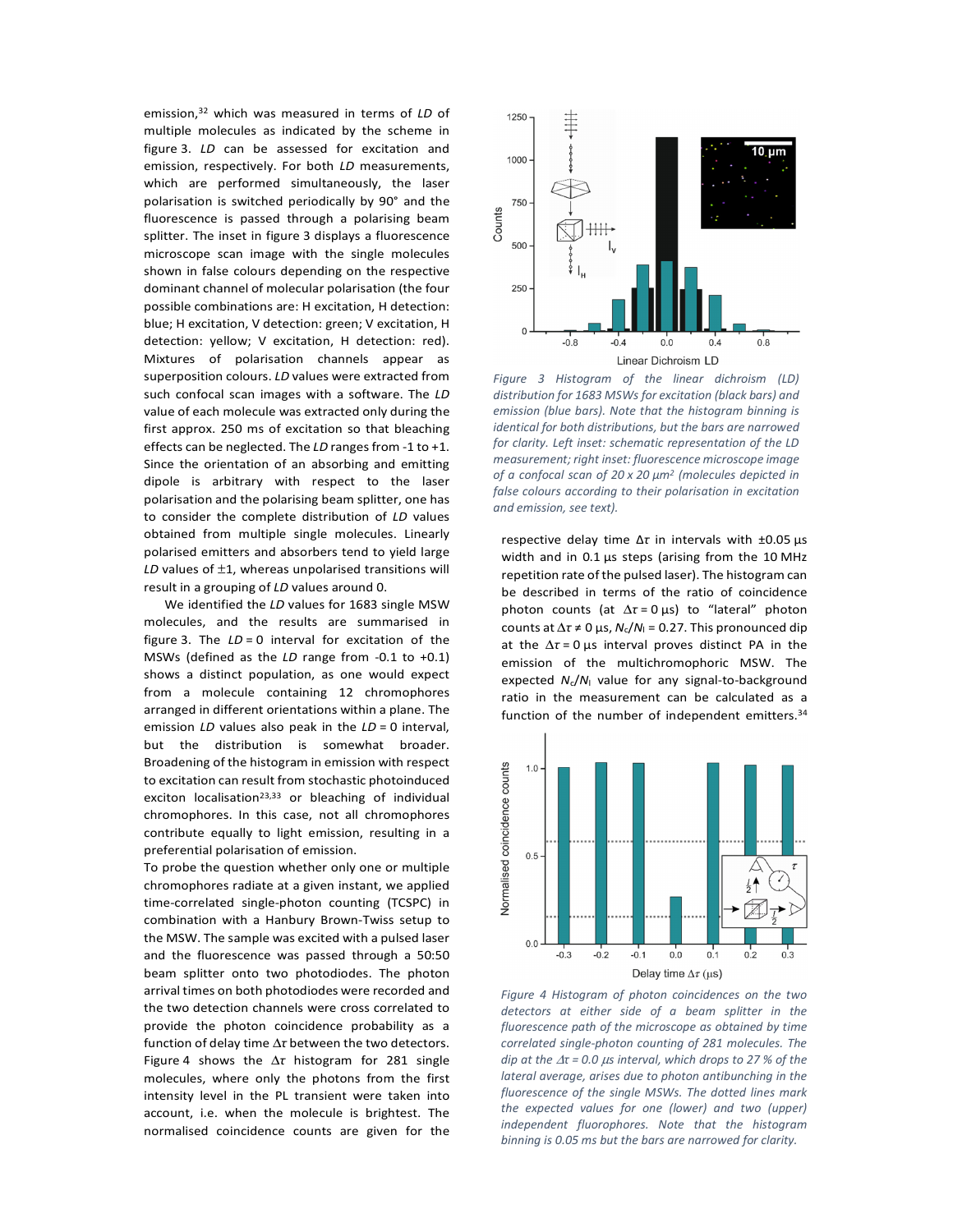For the present signal-to-background ratio of 23:1, the expected  $N_c/N_l$ -value for one independent emitter is  $N_c/N_l = 0.15$ , and  $N_c/N_l = 0.58$  for two emitters, as indicated by dashed horizontal lines in figure 4. The measured coincidence rate therefore closely matches the value expected for one single emitter: the MSW with its 12 chromophores behaves as though it were one single chromophore.

PA can only arise in such a multichromophoric system if efficient energy transfer occurs between all chromophores, resulting in singlet-singlet annihilation (SSA),<sup>35,36</sup> the mutual annihilation of two or more excited states. Clearly, however, if emission really did only originate from one single chromophore within the MSW, the *LD* histogram in emission (figure 3, blue bars) would have to show signatures of single-dipole emission, *i.e.* a broad distribution with peaks at the *LD* = ±1 interval.37 SSA implies that even the most remote chromophores in the MSW must interact with each other. High exciton mobility within the whole MSW is a mandatory prerequisite to make SSA happen before fluorescence from more than one excited chromophore can occur. The existence of PA therefore not only makes dipole-dipole interactions between the chromophores visible but furthermore shows that energy transfer must occur between all 12 chromophores in the molecule. Finally, the fact that the *LD* values in emission tend to zero (figure 3) implies that more than one chromophore within the MSW template must contribute to luminescence. Light emission must therefore arise due to rapid nondeterministic switching between different individual chromophores within the template during the acquisition time of the *LD* value. In other words, the MSW undergoes the process of spontaneous symmetry breaking every time it is photoexcited: excitation and emission occur independently in each excitation cycle, and the emission polarisation becomes scrambled.

 In conclusion, we have demonstrated PA in a giant fluorescent π-conjugated MSW of 12 nm diameter. To the best of our knowledge, this structure contains the largest lateral distribution of chromophores for which PA has been observed to date in a covalently bound, structurally defined compound. Effectively, chromophores can couple to each other over distances of almost ten nanometres, *i.e.* excitation energy is effectively transported over at least this length scale. We speculate that in even larger highly ordered templated structures, which are yet to be synthesised, diffusion lengths could be much greater.

 Collaborative funding by the Volkswagen Foundation is greatly appreciated. The authors acknowledge support from the European Research Council through the Starting Grant MolMesON (305020). Financial support by the Fonds der Chemischen Industrie and the DFG (SFB 813) is gratefully acknowledged.

## **References**

- 1 A. J. Heeger, *Chem. Soc. Rev.,* 2010, **39**, 2354– 2371.
- 2 S. R. Forrest and M. E. Thompson, *Chem. Rev.,* 2007, **107**, 923–925.
- 3 I. Hwang and G. D. Scholes, *Chem. Mater.,* 2011, **23**, 610–620.
- 4 J. Hofkens, M. Cotlet, T. Vosch, P. Tinnefeld, K. D. Weston, C. Ego, A. Grimsdale, K. Müllen, D. Beljonne, J. L. Brédas, S. Jordens, G. Schweitzer, M. Sauer and F. de Schryver, *Proc. Natl. Acad. Sci. USA,* 2003, **100**, 13146–13151.
- 5 C. G. Hübner, G. Zumofen, A. Renn, A. Herrmann, K. Müllen and T. Basché, *Phys. Rev. Lett.,* 2003, **91**, 093903.
- 6 H. J. Kimble, M. Dagenais and L. Mandel, *Phys. Rev. Lett.,* 1977, **39**, 691–695.
- 7 B. Lounis and W. E. Moerner, *Nature,* 2000, **407**, 491–493.
- T. Basché, W. E. Moerner, M. Orrit and H. Talon, *Phys. Rev. Lett.,* 1992, **69**, 1516–1519.
- 9 P. Tinnefeld, C. Müller and M. Sauer, *Chem. Phys. Lett.,* 2001, **345**, 252–258.
- 10 T. Stangl, P. Wilhelm, K. Remmerssen, S. Höger, J. Vogelsang and J. M. Lupton, *Proc. Natl. Acad. Sci. USA,* 2015, **112**, E5560-E5566.
- 11 D. A. V. Bout, W.-T. Yip, D. Hu, D.-K. Fu, T. M. Swager and P. F. Barbara, *Science,* 1997, **277**, 1074–1077.
- 12 W.-T. Yip, D. Hu, J. Yu, D. A. Vanden Bout. And P. F. Barbara, *J. Phys. Chem.* A, 1998, **102**, 7564–7575.
- 13 J. Hofkens, M. Maus, T. Gensch, T. Vosch, M. Cotlet, F. Köhn, A. Herrmann, K. Müllen and F. C. de Schryver, *J. Am. Chem. Soc.,* 2000, **122**, 9278– 9288.
- 14 T. Vosch, M. Cotlet, J. Hofkens, K. van der Biest, M. Lor, K. Weston, P. Tinnefeld, M. Sauer, L. Latterini, K. Müllen and F. C. de Schryver, *J. Phys. Chem. A,* 2003, **107**, 6920–6931.
- 15 T. Vosch, E. Fron, J.-i. Hotta, A. Deres, H. Uji-i, A. Idrissi, J. Yang, D. Kim, L. Puhl, A. Haeuseler, K. Müllen, F. C. de Schryver, M. Sliwa and J. Hofkens, *J. Phys. Chem. C,* 2009, **113**, 11773–11782.
- 16 F. C. de Schryver, T. Vosch, M. Cotlet, M. van der Auweraer, K. Müllen and J. Hofkens, *Acc. Chem. Res.,* 2005, **38,** 514–522.
- 17 P. Tinnefeld, K. D. Weston, T. Vosch, M. Cotlet, T. Weil, J. Hofkens, K. Müllen, F. C. de Schryver and M. Sauer, *J. Am. Chem. Soc.,* 2002, **124**, 14310– 14311.
- 18 F. Steiner, J. Vogelsang and J. M. Lupton, *Phys. Rev. Lett.,* 2014, **112**, 137402.
- 19 A. Thiessen, J. Vogelsang, T. Adachi, F. Steiner, D. Vanden Bout and J. M. Lupton, *Proc. Natl. Acad. Sci. USA,* 2013, **110**, E3550-E3556.
- 20 Y. Ebihara and M. Vacha, *J. Phys. Chem. B* 2008, **112**, 12575–12578.
- 21 C. W. Hollars, S. M. Lane and T. Huser, *Chem. Phys. Lett.,* 2003, **370**, 393–398.
- 22 T. Adachi, J. Vogelsang and J. M. Lupton, *J. Phys. Chem. Lett.,* 2014, **5**, 2165–2170.
- 23 A. V. Aggarwal, A. Thiessen, A. Idelson, D. Kalle, D. Würsch, T. Stangl, F. Steiner, S.-S. Jester, J. Vogelsang, S. Höger, S. and J. M. Lupton, *Nat. Chem.* 2013, **5**, 964–970.
- 24 M. Wu, P. M. Goodwin, W. P. Ambrose and R. A. Keller, *J. Phys. Chem.,* 1996, **100**, 17406–17409.
- 25 E. Wientjes, J. Renger, A. G. Curto, R. Cogdell and N. F. van Hulst, *Nat. Commun.,* 2014, **5**, 4236.